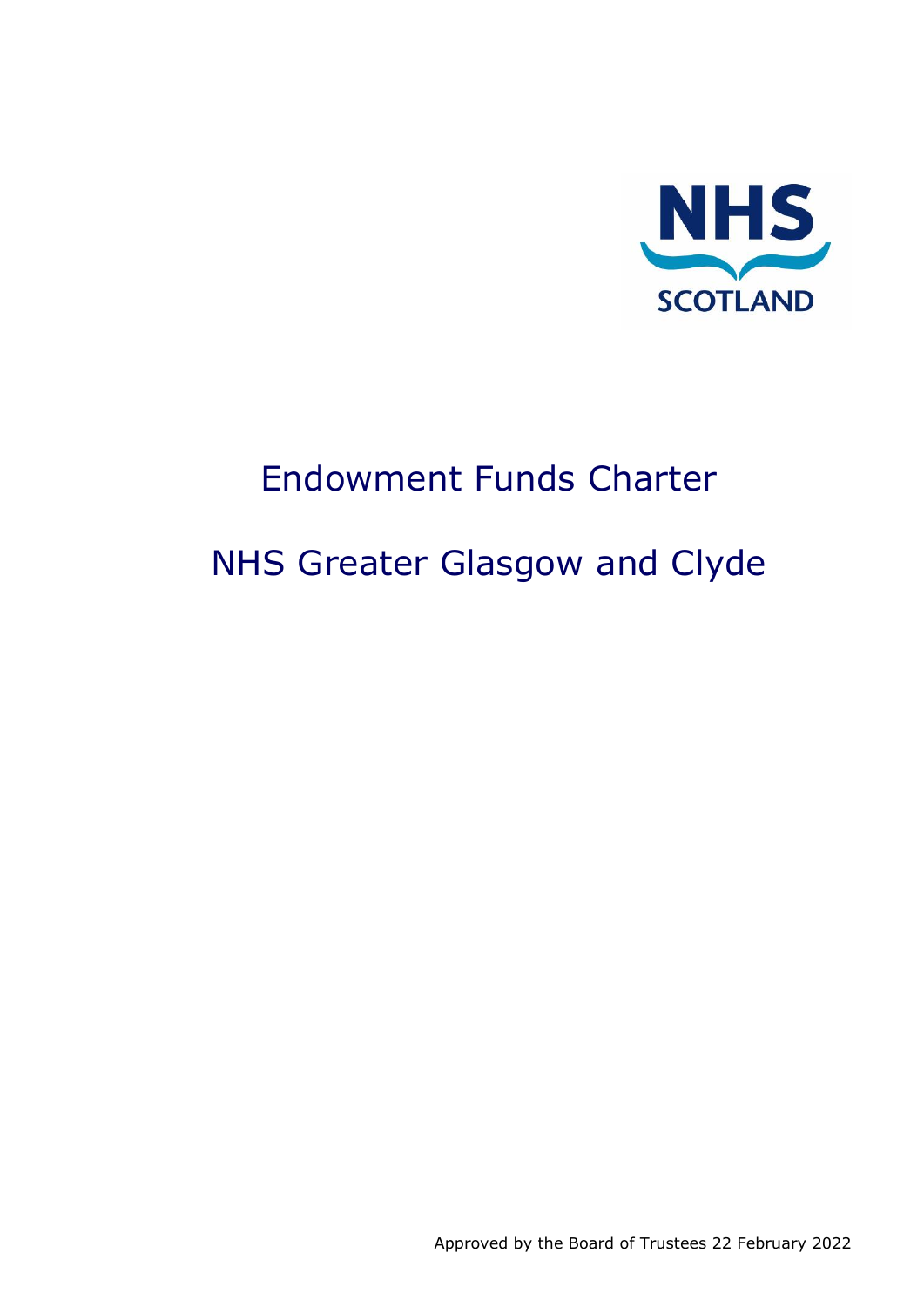# Contents

| <b>Section</b> | <b>Title</b>                                | Page |
|----------------|---------------------------------------------|------|
|                |                                             |      |
| $\mathbf{1}$   | <b>Name</b>                                 | 3    |
| 2              | Headquarters                                | 3    |
| 4              | <b>Trustees</b>                             | 3    |
| 5              | Statutory constitution                      | 4    |
| 6              | Purposes                                    | 5    |
| $\overline{7}$ | Agreed principles for the use of endowments | 5    |
| 8              | Governance and administration               | 6    |

# Appendices

| A1 | Standing orders for meetings of the Trustees of the health board 7<br>endowment fund |      |
|----|--------------------------------------------------------------------------------------|------|
| A1 | Terms of reference for the health board endowment fund sub<br>committee              | - 16 |
| A2 | Policy on acceptance of donations                                                    | 18   |
| A3 | Investment policy                                                                    | 20   |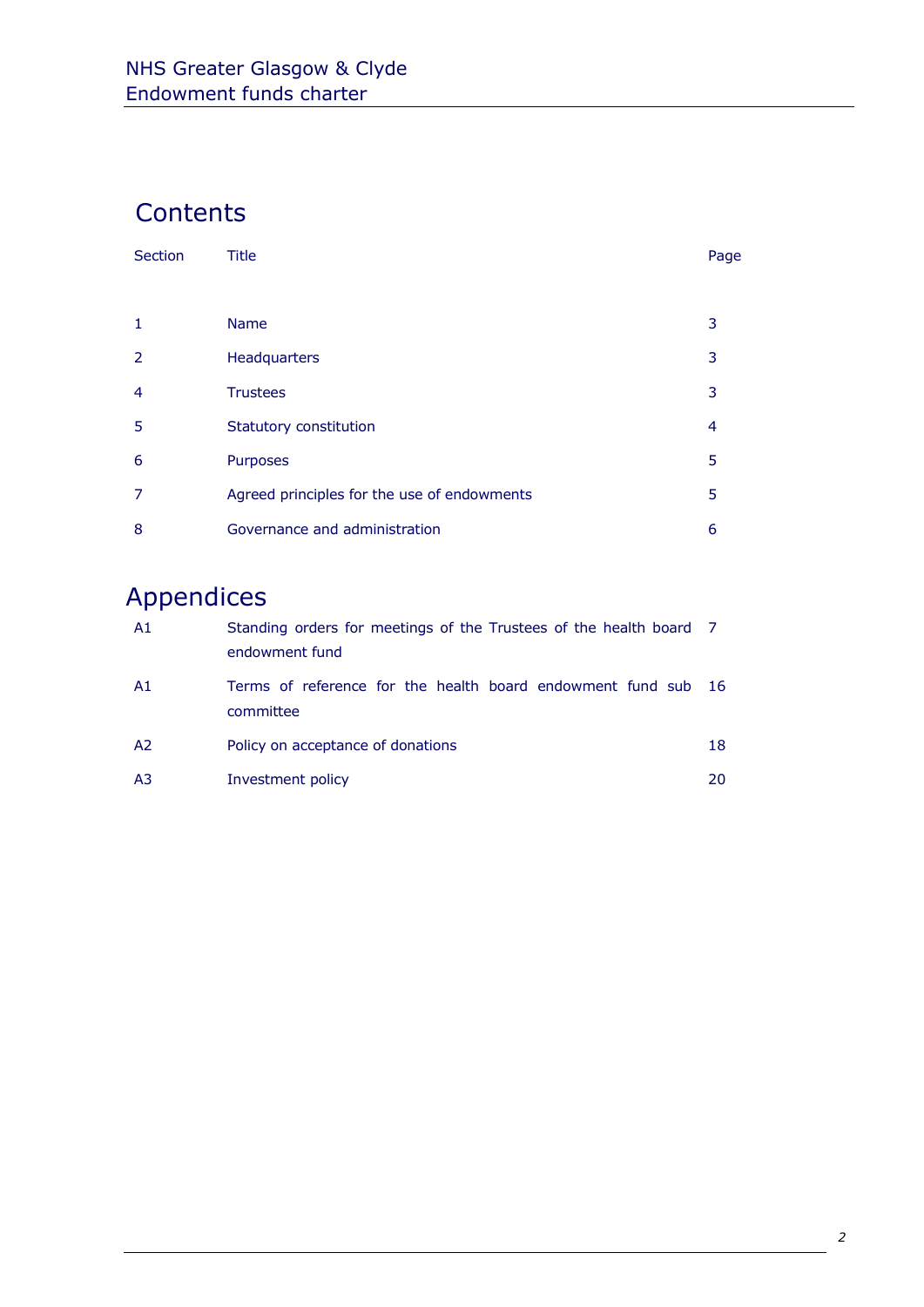#### 1. Name

1.1 The legally registered name of the charity is the Greater Glasgow Health Board Endowment Funds.

#### 2. Headquarters

- 2.1 The headquarters shall be located in the area covered by the Health Board. The Office of the Scottish Charities Regulator ("OSCR") shall be advised of the current address of the principal office of the charity where the Fund is registered with OSCR.
- 2.2 The principal address is Caledonia House, 140 Fifty Pitches Road, Glasgow G51 4ED

#### 3. Role of Scottish ministers

- 3.1 The charity is administered under the terms of sections 82, 83 and 84A of the National Health Service (Scotland) Act 1978. Accordingly the board holds the funds and property attributable to the charity on trust as a corporate Trustee. This charter provides the overall terms of reference for the charity, and the Trustees shall uphold its requirements in the governance and management of the charity's business.
- 3.2 The members of the board shall be appointed by the Scottish ministers, or elected, in accordance with relevant legislation.
- 3.3 The members of the board shall be the Trustees of the charity. However no individual shall hold the position of Trustee if he or she meets one of the criteria for disqualification as set out in Section 69 of the Charities and Trustee Investment ("Scotland") Act 2005.
- 3.4 Scottish ministers have the authority to remove board members in certain circumstances (Section 77 of the 1978 Act), or may choose not to re-appoint any member of the board at the end of the term of appointment. Consequently the issue of removal of Trustees is a matter reserved to the Scottish ministers.
- 3.5 The Trustees shall comply with the spirit of the Charities and Trustee Investment ("Scotland") Act 2005 with respect to any proposed changes to the governance or management of the charity. This may involve simply notifying the Office of the Scottish Charity Regulator ("OSCR") of some matters, whilst other matters require OSCR approval. Where a fund has registered with OSCR the Trustees must comply with the requirements of the 2005 Act. The Trustees shall approve any updates to this charter to reflect any changes.

#### 4. Trustees

- 4.1 The Trustees are responsible for the general control and management of the charity.
- 4.2 The Trustees shall perform general duties as described in section 66 of the Act, and satisfy any other obligations in law required of a Trustee. The Trustees are personally accountable in law for the discharge of these duties and obligations.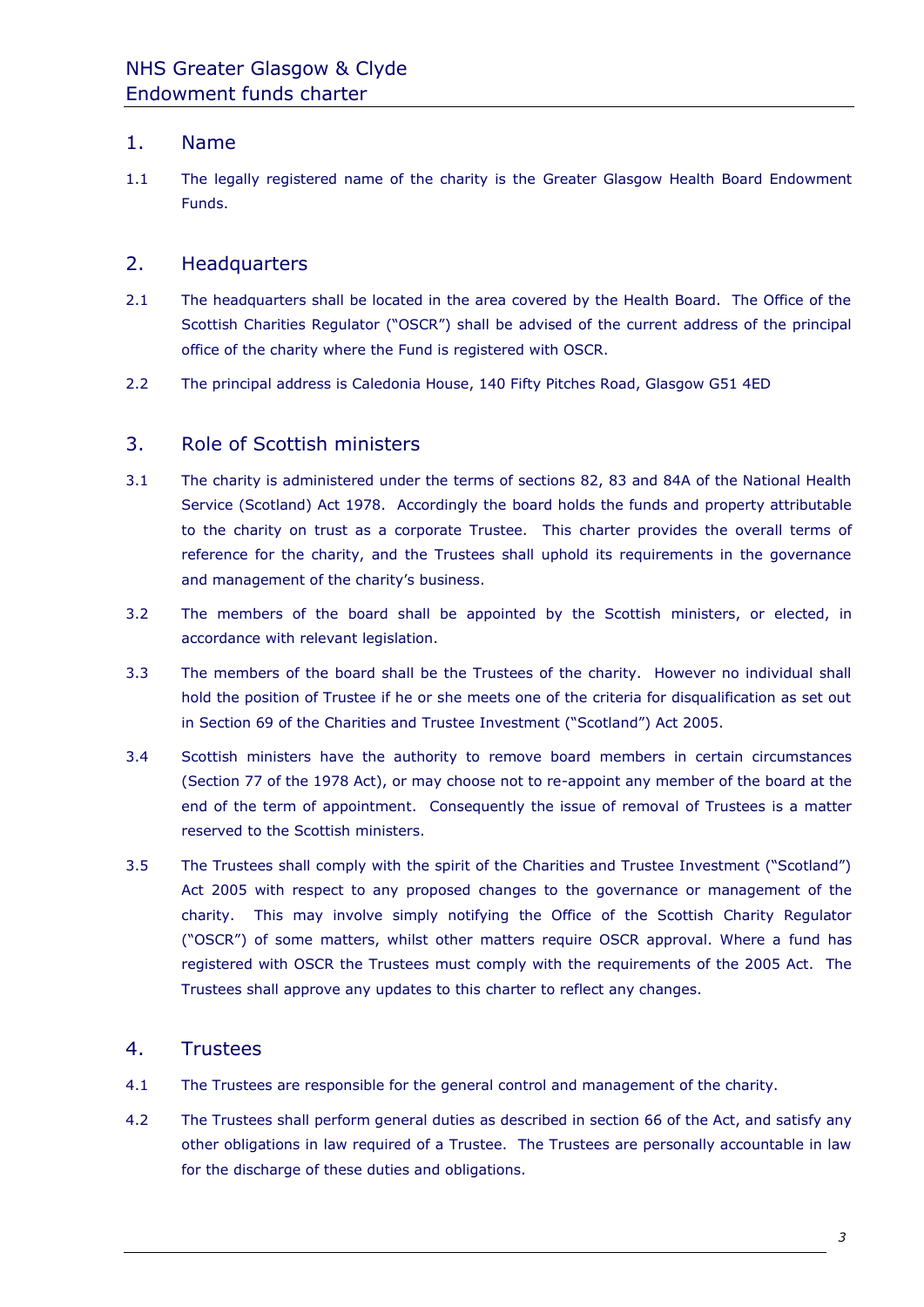- 4.3 The Trustees shall convene meetings solely to conduct the business of the charity, with distinct agendas from that of the board.
- 4.4 In the discharge of their responsibilities, Trustees shall place the interests of the charity above all other things, including their own interests and the interests of the Board or any other organisation.
- 4.5 The Chair of the Trustees shall be elected from within the body of the Trustees. Any Trustee may be nominated. In the event of more than one nomination the incumbent chair will organise a fair selection process that takes account of the Trustees' views. In the absence of nominations the incumbent chair will nominate a successor for the approval of the Trustees.

#### 5. Statutory constitution

5.1 The founding document of the charity is the National Health Service (Scotland) Act 1978 ('the 1978 Act'). Section 82 of the National Health Service (Scotland) Act 1978 establishes the endowments to be held by the health board:

*(1) All endowments vested in a Health Board by virtue of section 37 of the National Health Service (Scotland) Act 1972 are so vested free of any trust existing immediately before 1st April 1974 (hereafter in this section referred to in relation to any such endowment as "the original trust"); but all such endowments shall be held by the Health Board on trust for such purposes relating to services provided under this Act in or in relation to hospitals, or to the functions of the Board with respect to research, as the Board may think fit.*

*(2) All property vested in a Health Board by virtue of section 39 of the said Act of 1972 is so vested free of any trust existing immediately before the said 1st April (hereafter in this section referred to in relation to any such property as "the original trust"); but all such property shall be held by the Health Board on trust for such purposes relating to services provided by them under this Act, or to the functions of the Board with respect to research, as the Board may think fit.*

*(3) In exercising the power conferred on them by this section in relation to any endowment or property a Health Board shall secure, so far as is reasonably practicable, that the objects of the original trust (including, in the case of an endowment, the objects of the endowment) and the observance of any conditions attaching thereto, including, in particular, conditions intended to preserve the memory of any person or class of persons, are not prejudiced by the exercise of the power.*

5.2 The National Health Service (Scotland) Act 1978 ('the 1978 Act') also sets out the basis of the "purposes relating to services under this Act", which is of relevance to determining the charity's purpose.

**Section 1:** *General duty of Secretary of State.*

*It shall continue to be the duty of the Secretary of State to promote in Scotland a comprehensive and integrated health service designed to secure;*

*(a) improvement in the physical and mental health of the people of Scotland, and,*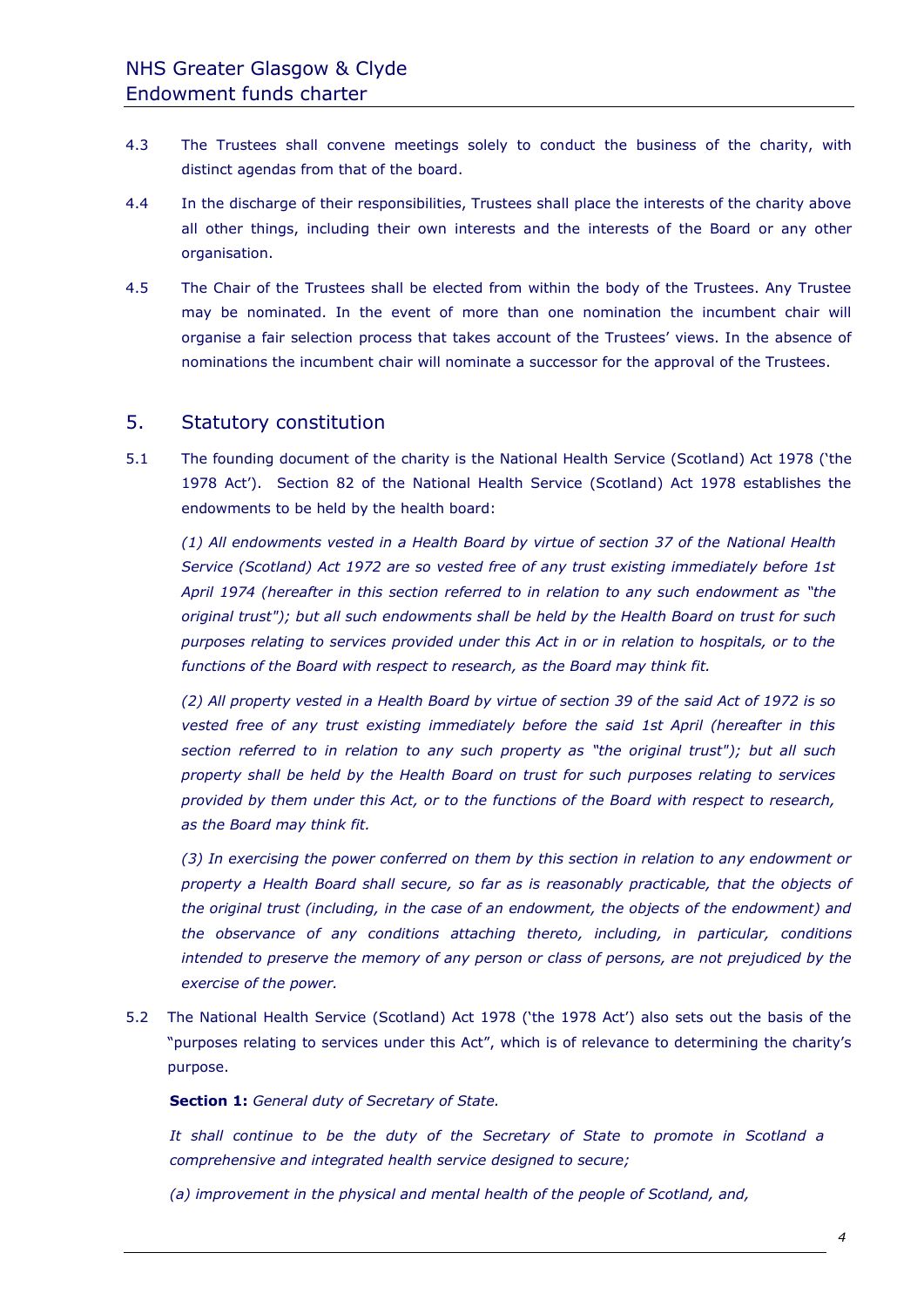*(b) the prevention, diagnosis and treatment of illness,*

*and for that purpose to provide or secure the effective provision of services in accordance with the provisions of this Act.*

#### **Section 47 (2):**

Without prejudice to the general powers and duties conferred or imposed on the Secretary of *State under the Scottish Board of Health Act 1919, the Secretary of State may conduct, or assist by grants or otherwise any person to conduct, research into any matters relating to the causation, prevention, diagnosis or treatment of illness, or into such other matters relating to the health service as he thinks fit.*

#### 6. Purposes

- 6.1 The purposes of the charity are:
	- the advancement of health, through:
		- (a) improvement in the physical and mental health of the board's population;
		- (b) the prevention, diagnosis and treatment of illness;
		- (c) the provision of services and facilities in connection to the above; and
		- (d) the research into any matters relating to the causation, prevention, diagnosis or treatment of illness, or into such other matters relating to the health service as the Trustees see fit.
	- to observe any conditions attached to a donation or legacy prescribed by a donor to the charity, so far as is reasonably practicable, and consistent with the above purpose and the law.
- 6.2 The charity's funds shall only be used for the purposes described at 6.1.
- 6.3 The Board, by virtue of Section 82 of the National Health Service (Scotland) Act 1978, holds the charity's funds on trust. The board recognises that this places legal responsibilities on its individual members as Trustees.
- 6.4 The board agrees that the Trustees shall observe the following principles whilst discharging their responsibilities under this charter and the law. This is to reduce the risk of any conflict of interest arising between the role of a Board member, and the role of a Trustee.

#### 7. Agreed principles for the use of endowment funds

- 7.1 The Trustees may issue instructions or procedures, or introduce internal control measures to implement the following principles, to support the discharge of the Trustees' responsibilities:
	- the grant of endowment funds should not substitute for a core provision within the NHS Board's financial plans. Nor should endowment funds be used to cover a responsibility of the NHS board that is a direct requirement of health and safety or employment law or a ministerial policy direction.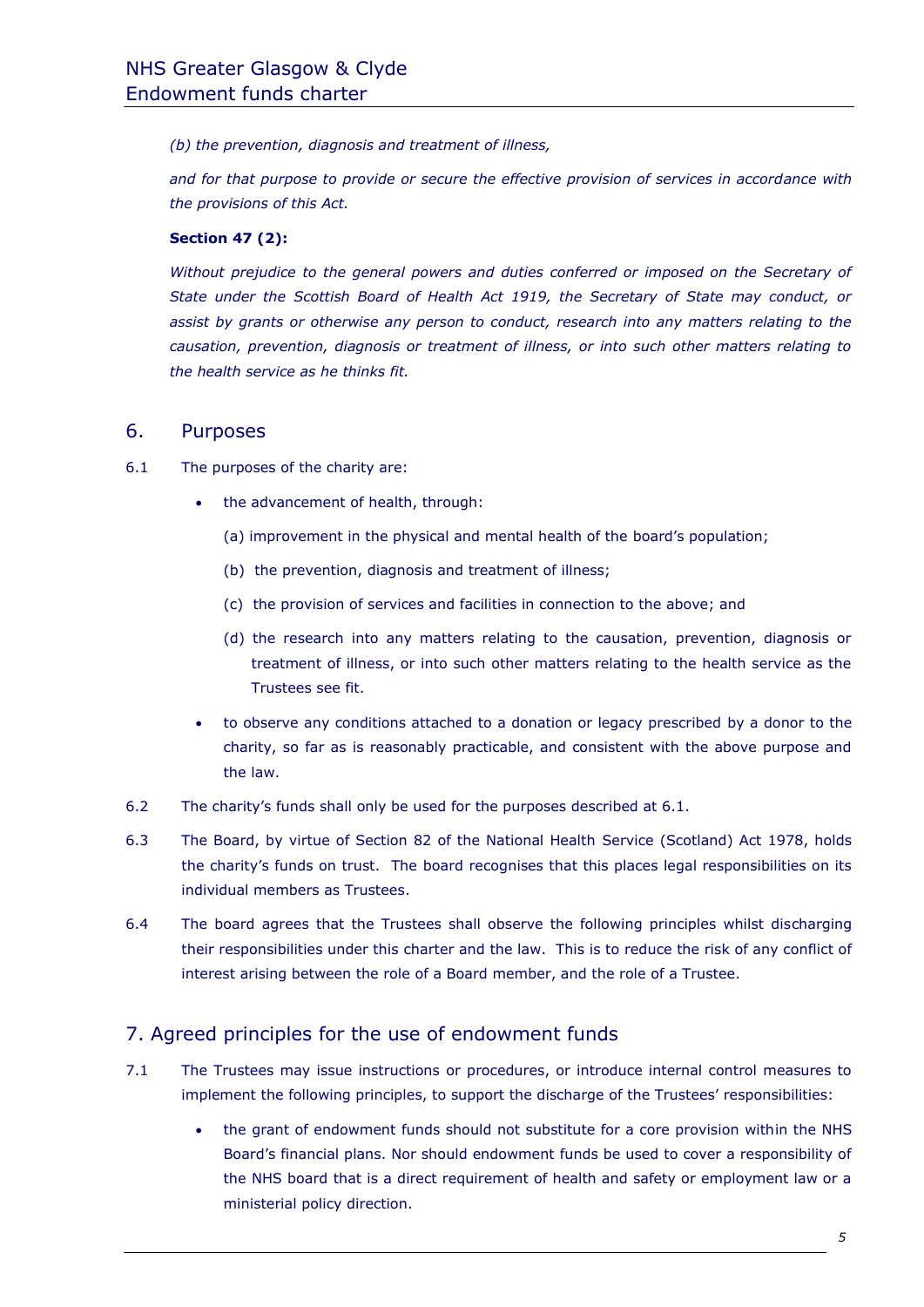- an employee of the board or the Trustees may only benefit from the charity, where the grant or award conferring the benefit satisfies the "public benefit" element of the charity test, as set out in the Charities and Trustee Investment ("Scotland") Act 2005, and the guidance on "Meeting the Charity Test" published by OSCR. The expenditure must be aimed at improving health, or the prevention, diagnosis or treatment of illness for the Boards residents and any benefit to the employee must be incidental to (and necessary for) that public benefit to be realised
- neither the charity's funds in totality, nor any individual fund (restricted or unrestricted) shall be permitted to go into deficit at any time
- it is solely for the Trustees to determine how the charity is to be administered, and what expenditure is permitted, providing that all decisions are consistent with this charter. The Trustees shall discharge their responsibilities free from any external direction
- all charity expenditure must comply with this Charter, and have received the direct approval of the Trustees or be within the limits of any expressly delegated authority that the Trustees may have granted to an individual or a Committee

#### 8. Governance and administration

- 8.1 The Trustees shall approve standing orders for the conduct of Trustees' meetings and business.
- 8.2 The Trustees shall approve the arrangements for the management and administration of the charity.
- 8.3 The Trustees shall approve all policies and procedures to be applied to the administration of the charity's activities.
- 8.4 The Trustees shall adopt the board's standing financial instructions for the charity's activities. However the Trustees may adapt these provisions in order to best serve the requirements of the charity.
- 8.5 The Trustees shall directly approve all matters relating to the charity, unless they have expressly delegated the matter to another person or committee.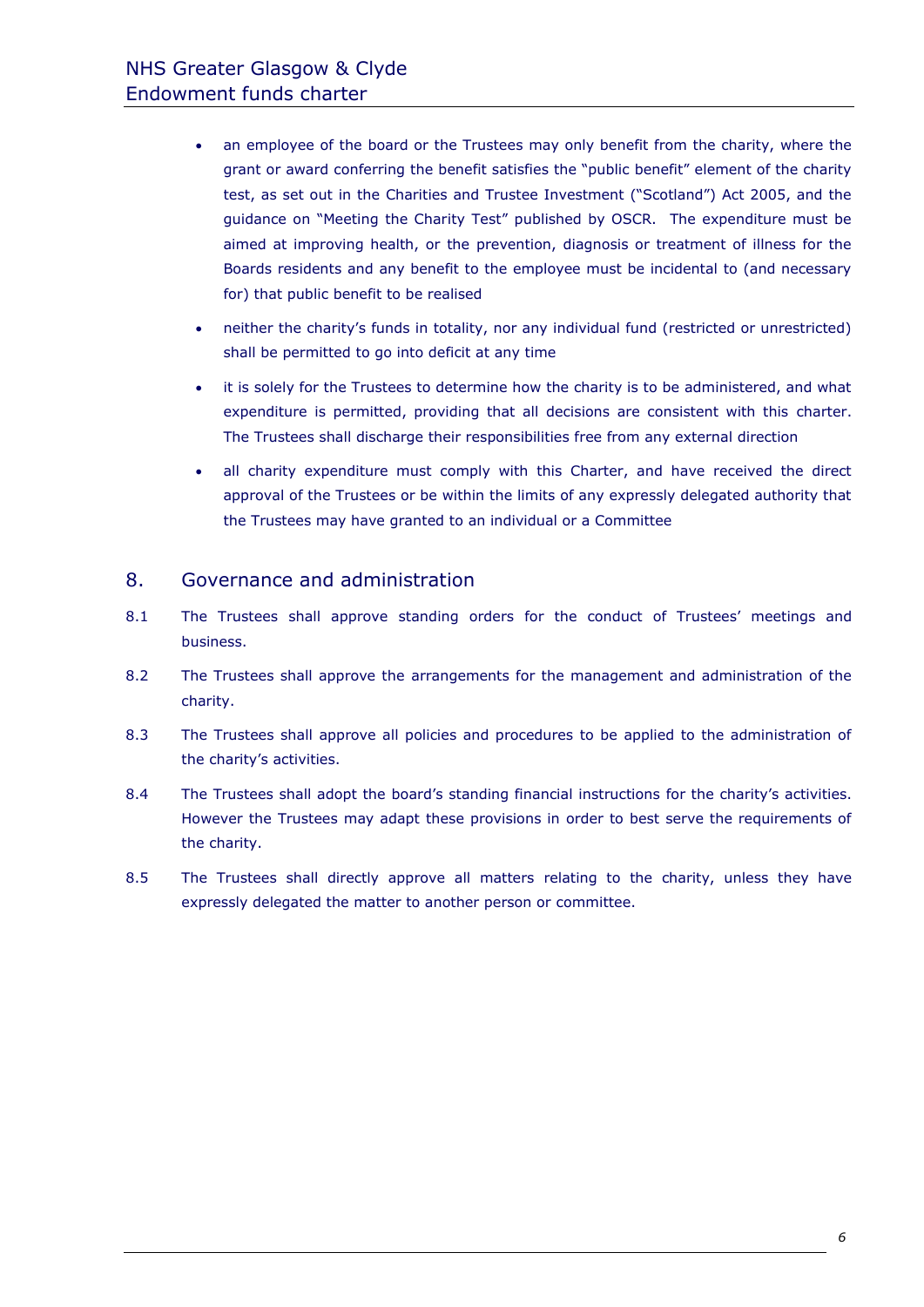### Appendix A1

#### **Standing Orders for the meetings of the Trustees of the health board endowment fund**

#### 1. General

- 1.1 These Standing Orders are for the regulation of the conduct and proceedings of the Health Board Endowment Fund. The Standing Orders cover the meetings of the Trustees, and any committees or sub-committees that the Trustees may establish.
- 1.2 Any statutory provision or regulation shall have precedence if it is in conflict with these Standing Orders.
- 1.3 Any one or more of these Standing Orders may be suspended on a duly seconded motion, incorporating the reasons for suspension, if carried by a majority of the Trustees present.
- 1.4 Any one or more of these Standing Orders may be varied or revoked at a meeting of the Trustees by a majority of Trustees present and voting, provided the agenda for the meeting at which the proposal is to be considered clearly states the extent of the proposed repeal, addition or amendment.
- 1.5 In these Standing Orders, references to the male gender shall apply equally to the female gender.
- 1.6 A copy of these Standing Orders shall be provided to all Trustees on appointment.

#### 2. Trustees

2.1 The charter of the health board endowment fund sets out who are the Trustees.

#### 3. Chair

- 3.1 The Chair of the Trustees shall be elected from within the body of those Trustees who are also non-executive members of the NHS Board. Any Trustee may be nominated In the event of more than one nomination the incumbent chair will organise a fair selection process that takes account of the Trustees' views. In the absence of nominations the incumbent chair will nominate a successor for the approval of the Trustees.
- 3.2 At every meeting of the Trustees the Chair, if present, shall preside. If the Chair is absent from any meeting a Trustee, who is also a non-executive member of the Board, shall be nominated in advance by the Chair. If the Chair has been unable, through unforeseen circumstances, to nominate a replacement in advance, a Trustee, who is also a non-executive member of the NHS Board, shall be chosen at the meeting to preside.
- 3.3 The duty of the person presiding at a meeting of the Trustees or its Committees is to ensure that the charter and these Standing Orders are observed, to preserve order, to ensure all of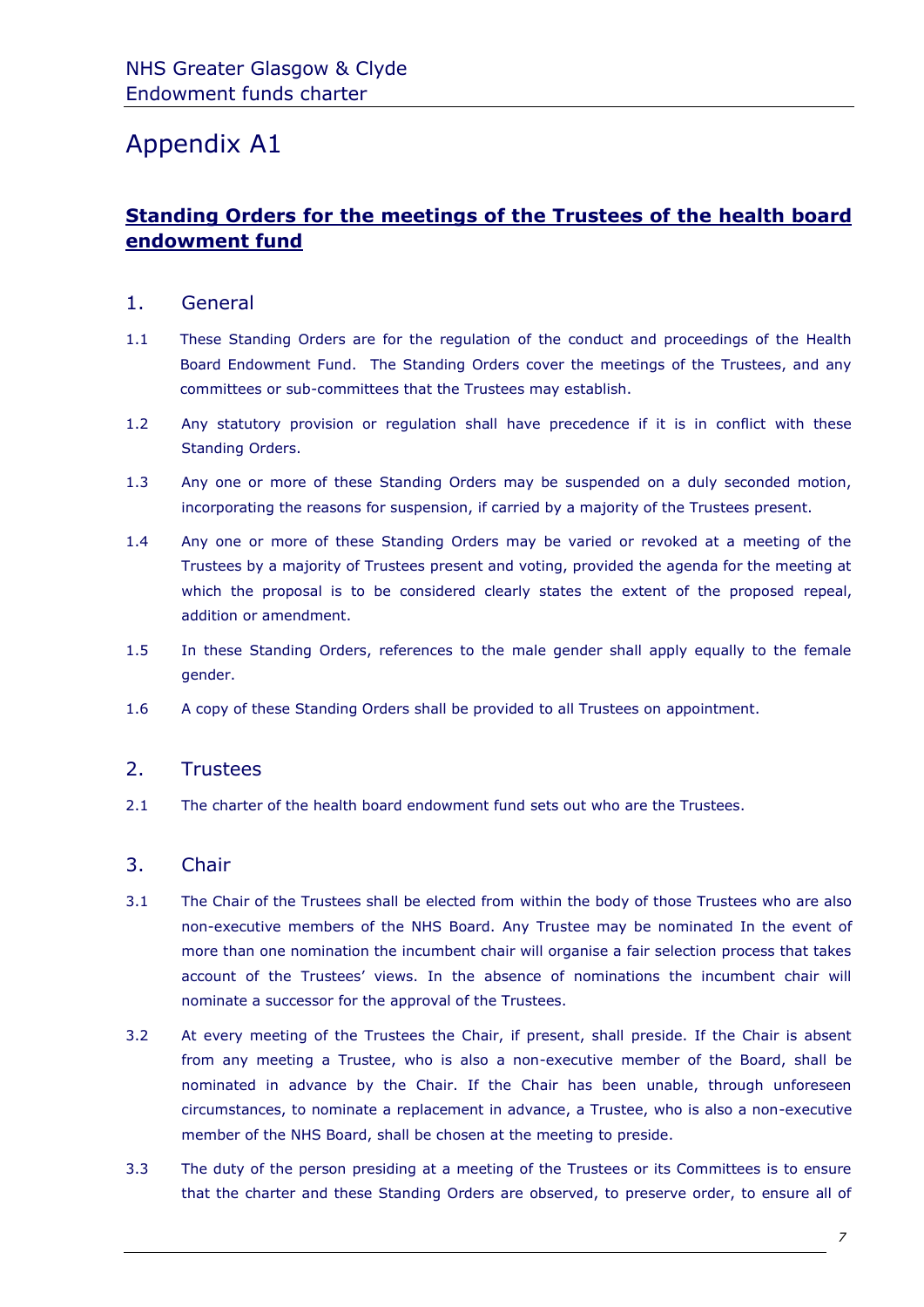he Trustees have an opportunity to contribute and are treated fairly and with respect, and to determine all questions of order and competence. The ruling of the person presiding shall be final and shall not be open to question or discussion.

3.4 The Chair may resign office at any time on giving notice to the Scottish Ministers and shall hold office in accordance with appointment by Scottish Ministers unless he/she is disqualified.

#### 4. Secretary

The Trustees shall agree a secretary to each committee. The committee secretarial support may be commissioned as a service from the NHS board.

#### 5. Resignation and removal of members

- 5.1 A Trustee may resign office at any time during the period of appointment by giving notice in writing to the Scottish ministers to this effect.
- 5.2 If the Scottish ministers consider that it is not in the interests of the health service that a member of the board should continue to hold that office they may forthwith terminate that person's appointment. Any individual whose appointment to the Board is terminated will automatically cease to be a Trustee.
- 5.3 Where any Trustee becomes disqualified in terms of Section 69 of the Charities and Trustee Investment ("Scotland") Act 2005 that Trustee shall immediately cease to be a Trustee.

#### 6. Ordinary Meetings

- 6.1 The Trustees shall meet at least two times in the year and meetings of the Trustees, unless otherwise determined in relation to any particular meeting, shall be held at a date, time and venue determined by the Trustees or the Chair and specified in the notice calling the meeting.
- 6.2 Subject to Standing Order 6.6 below, the nominated secretary shall convene meetings of the Trustees by issuing to each Trustee, not less than five clear days before the meeting, a notice detailing the place, time and business to be transacted at the meeting, together with copies of all relevant papers (where available at the time of issue of the agenda).
- 6.3 Meetings of the Trustees may be conducted in any other way in which each member is enabled to participate although not present with others in the same place.
- 6.4 A meeting shall be conducted in accordance with 6.3 above only on the direction of the Chair, or in the absence of the Chair, the Trustee nominated to act as Chair for that meeting.
- 6.5 Any notice of meeting shall be delivered electronically to each Trustee or sent by post to the place of residence of each Trustee, or such other address as notified by them to the Secretary.
- 6.6 Inadvertent lack of service of the notice on any Trustee shall not affect the validity of a meeting.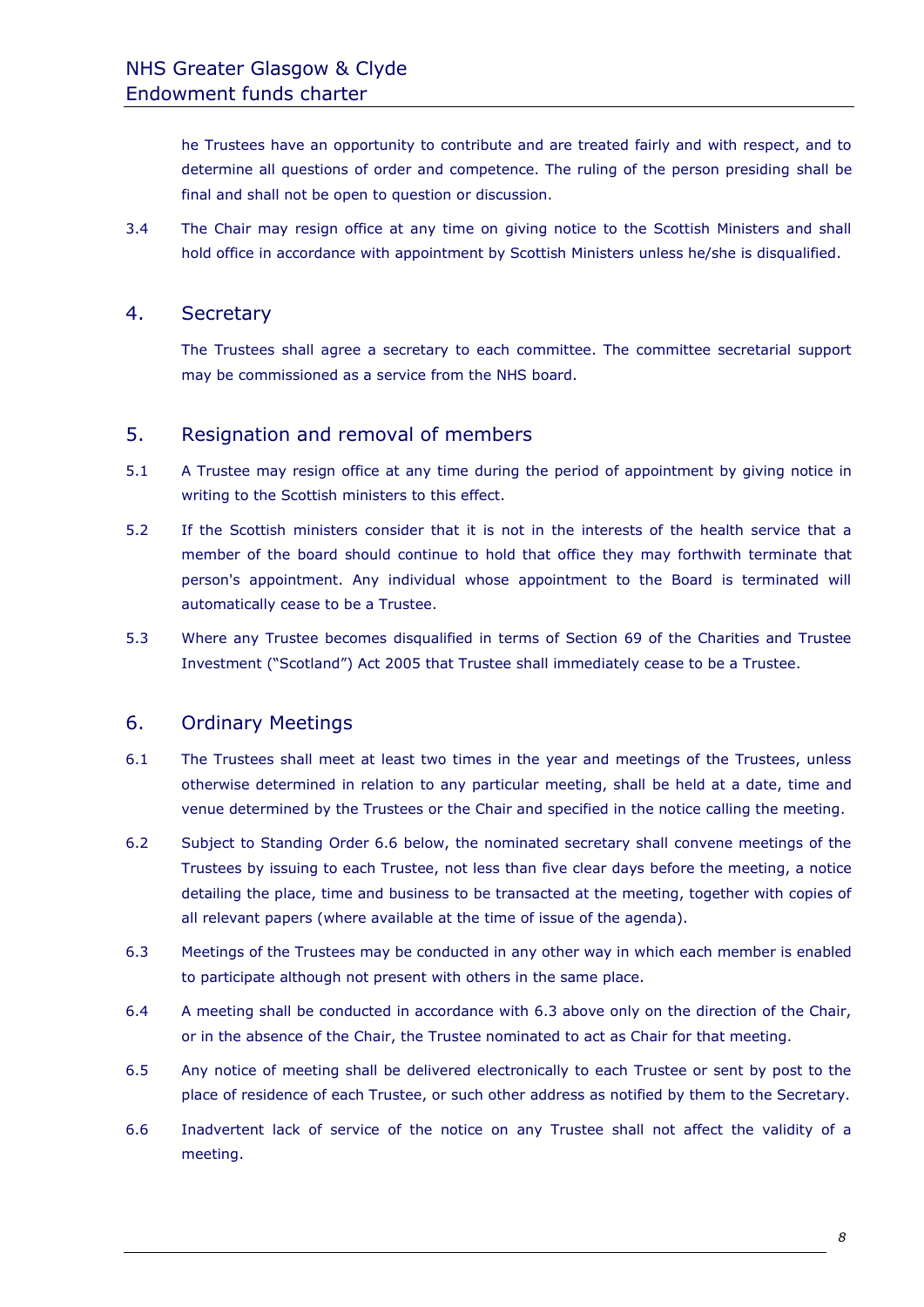#### 7. Decisions reserved to Trustees' meetings

- 7.1 The following matters may only be approved at a Trustees' meeting:
	- Any strategy relevant to the charity.
	- Any policy or procedure pertinent to the system of governance and control to be applied to the charity's activities including the policies relating to acceptance of donations and approach to investment. These policies are set out as appendices A3 and A4.
	- The annual accounts, report, and any required returns to OSCR.
	- The terms of reference of any committee or sub-committee to be established by the Trustees in order to discharge their responsibilities and manage the activities of the charity.
	- The arrangements for management and administration of the charity's activities.
	- The appointment of external auditors, and agreement of their fees.
	- The appointment of investment advisors or changes to the investment arrangements for the funds.
	- Any proposed changes to the charter of the board endowment fund.
	- Any proposal to rationalise the number of separately identified ward funds and stewards.

To ensure the Trustees have adequate background information to decide on the matters above, they will receive at least annually the following information in addition to documents specifically mentioned above:

- an annual report on the funds investment and their performance;
- a list of all funds under separate stewardship, including a full statement of the objective for any separately identified funds over £50,000.
- 7.2 The Trustees may not delegate their responsibilities; however they can delegate necessary functions for the conduct of their business (other than that described at 7.1) to committees or to individual officers or individual stewards.
- 7.3 The Trustees may delegate responsibility for certain matters to the Chair for his action. In such circumstances, the Chair's action should be homologated at the next ensuing ordinary meeting of the Trustees.
- 7.4 The Trustees may also delegate oversight of endowment fund matters between full committee meetings and give delegated decision making powers to a sub-committee of Trustees. The remit and delegated authority of the endowment sub-committee is set out in appendix A2.
- 7.5 The Trustees shall approve a document setting out the respective responsibilities and authority of individuals acting on the Trustees' behalf.
- 7.6 The Trustees may, from time to time, request reports on any matter or may decide to reserve any particular decision for a meeting of the Trustees.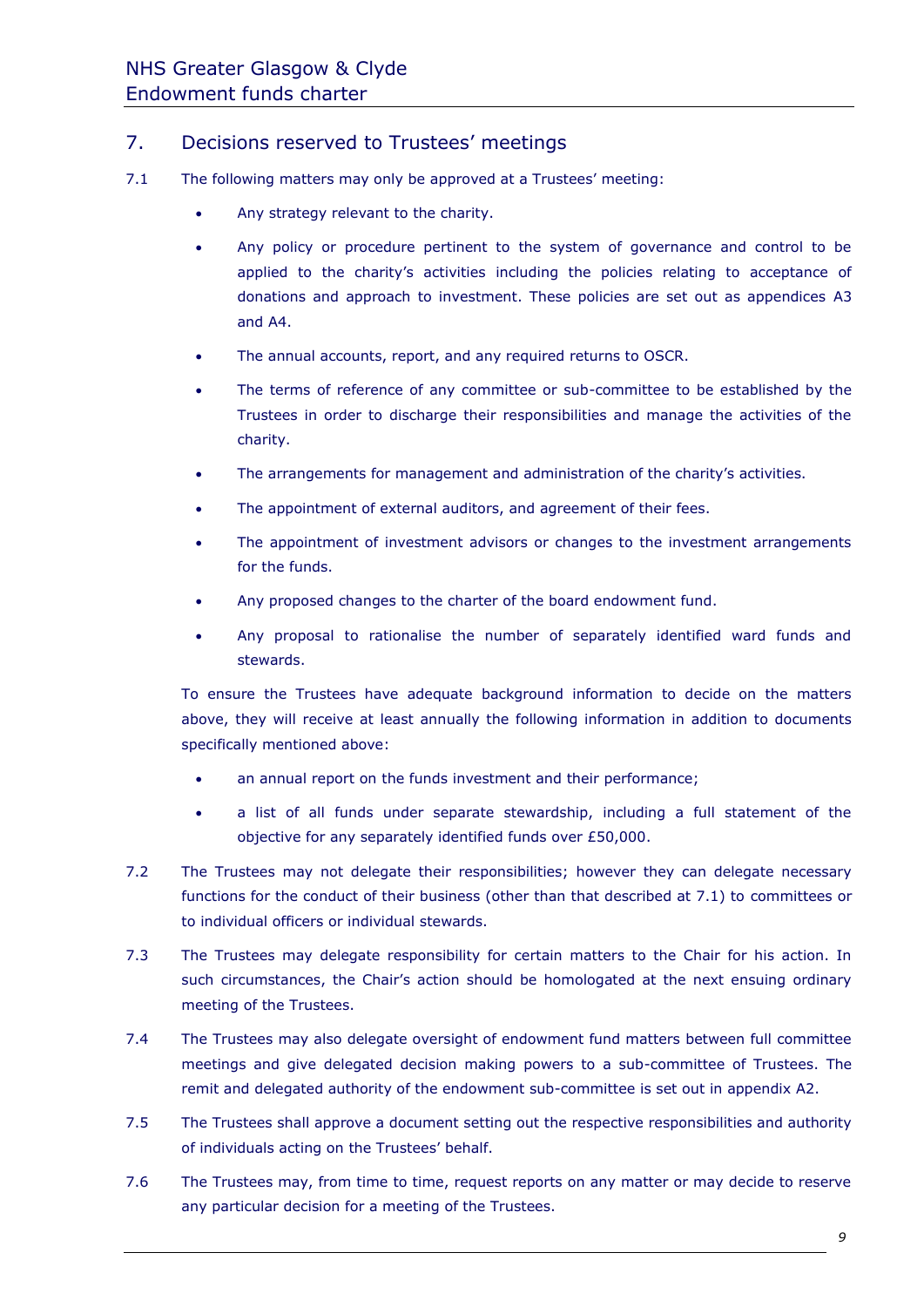#### 8. Special meetings

- 8.1 The Chair of the Trustees may call a special meeting of the Trustees at any time so long as at least 3 days notice shall be given.
- 8.2 The Chair of the Trustees shall call a special meeting of the Trustees on receipt of a requisition in writing for that purpose which specifies the business to be transacted at the meeting and is signed by one third of the whole number of Trustees.
- 8.3 In the case of a requisitioned meeting, the meeting shall be held within 14 days of receipt of the requisition and no business shall be transacted at the meeting other than that specified in the requisition.
- 8.4 If the Chair refuses to call a meeting of the Trustees after a requisition for that purpose, or if, without so refusing, does not call a meeting within 7 days after such a requisition has been presented, those Trustees who presented the requisition may forthwith call a meeting by signing the notice calling the meeting provided that no business shall be transacted at the meeting other than that specified in the requisition.

#### 9. Conduct of meetings

- 9.1 A meeting of the Trustees shall be deemed to have been held when a quorum of at least one third of the Trustees are present, of whom at least 2 of those present are non-executive members of the Health Board. In the event of this quorum not being reached, it shall be deemed that the meeting has not taken place, and consequently no Trustees business shall be transacted or minuted. The Chair may set a time limit to permit the required number of Trustees to be present before formally abandoning the proceedings. If a Trustee leaves during a meeting, with no intention of returning, and this has the effect of removing the quorum, the meeting shall be brought to an end.
- 9.2 In the event of a Trustees' meeting not proceeding due to quorum not being reached, the Chair shall record the circumstances and report them to the next meeting of the Trustees.
- 9.3 No business shall be transacted at any meeting of the Trustees other than that specified in the agenda except on grounds of urgency and with the consent of the majority of the Trustees present. Any request for the consideration of an additional item of business shall be raised at the start of the meeting and the consent of the majority of Trustees for the inclusion must be obtained at that time.
- 9.4 With prior agreement the Chair may propose that certain minor items of business may be conducted electronically. The Trustees must be afforded the same access to papers as they would for an ordinary meeting, electronic comments and approvals may be received any time during the notice period ( which should not be less than 5 days) and must be shared with all Trustees. Quorum will be the same as for an ordinary meeting and the Chair shall judge the final outcome of the decision based on comments received.
- 9.5 All acts of, and all questions coming and arising before, the Trustees shall be done and decided by a majority of the Trustees present and voting at a meeting of the Trustees. Majority agreement may be reached by consensus without a formal vote. Where there is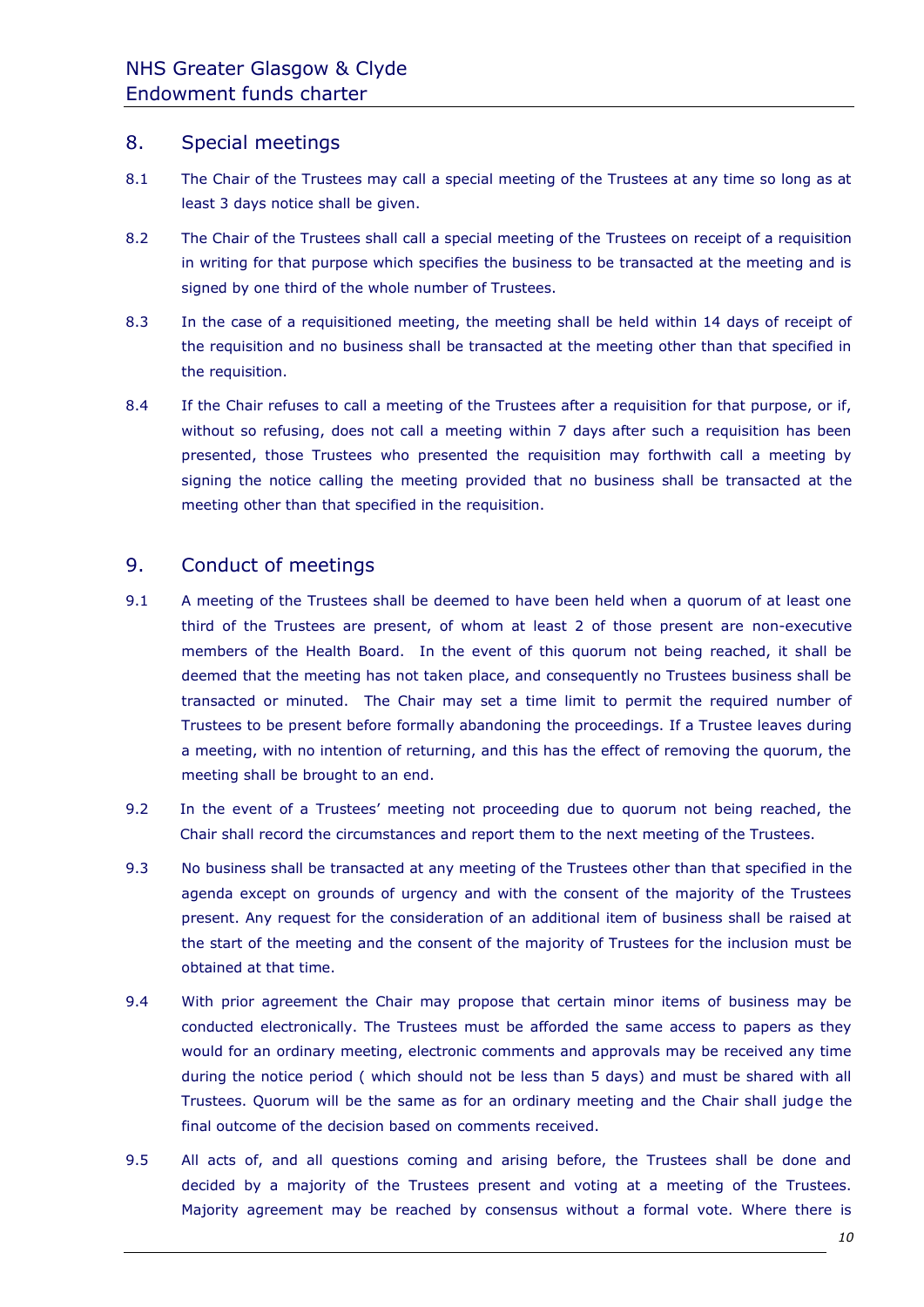doubt, the Trustees shall formally vote by a show of hands, or by ballot, or any other method determined by the person presiding at the meeting.

- 9.6 In the case of an equality of votes, the person presiding at the meeting shall have a second or casting vote.
- 9.7 A motion, which contradicts a previous decision of the Trustees, shall not be competent within six months of the date of such decision, unless
	- at the time the original motion was passed it was noted as provisional and subject to amendment within six months or
	- the need for the change comes from a new legal requirement, a newly introduced, or a clarification of a, legal point that was not available at the time of the original decision.
	- where a decision is rescinded, it shall not affect or prejudice any action, proceeding or liability that may have been competently done or undertaken before such decision was rescinded.

#### 10. Minutes

- 10.1 The names of Trustees and other persons present at a meeting of the Trustees, or of a committee of the Trustees, shall be recorded in the minutes of the meeting.
- 10.2 Minutes of the proceedings of meetings of the Trustees and its committees and decisions thereof shall be drawn up by the nominated secretary and be submitted to the next ensuing meeting of the Trustees or relevant committee for approval as to their accuracy.

#### 11. Order of debate

- 11.1 Any motion or amendment shall, if required by the Chair, be reduced to writing, and after being seconded, shall not be withdrawn without the leave of the Trustees. No motion or amendment shall be spoken upon, except by the mover, until it has been seconded.
- 11.2 After debate, the mover of any original motion shall have the right to reply. In replying he shall not introduce any new matter, but shall confine himself strictly to answering previous observations and, immediately after his reply, the question shall be put by the Chair without further debate.
- 11.3 Any Trustee in seconding a motion or an amendment may reserve his speech for a later period of the debate.
- 11.4 When more than one amendment is proposed, the Chair of the meeting shall decide the order in which amendments are put to the vote. All amendments carried shall be incorporated in the original motion which shall be put to the meeting as a substantive motion.
- 11.5 A motion to adjourn any debate on any question or for the closure of a debate shall be moved and seconded and put to the meeting without discussion. Unless otherwise specified in the motion, an adjournment of any debate shall be to the next meeting.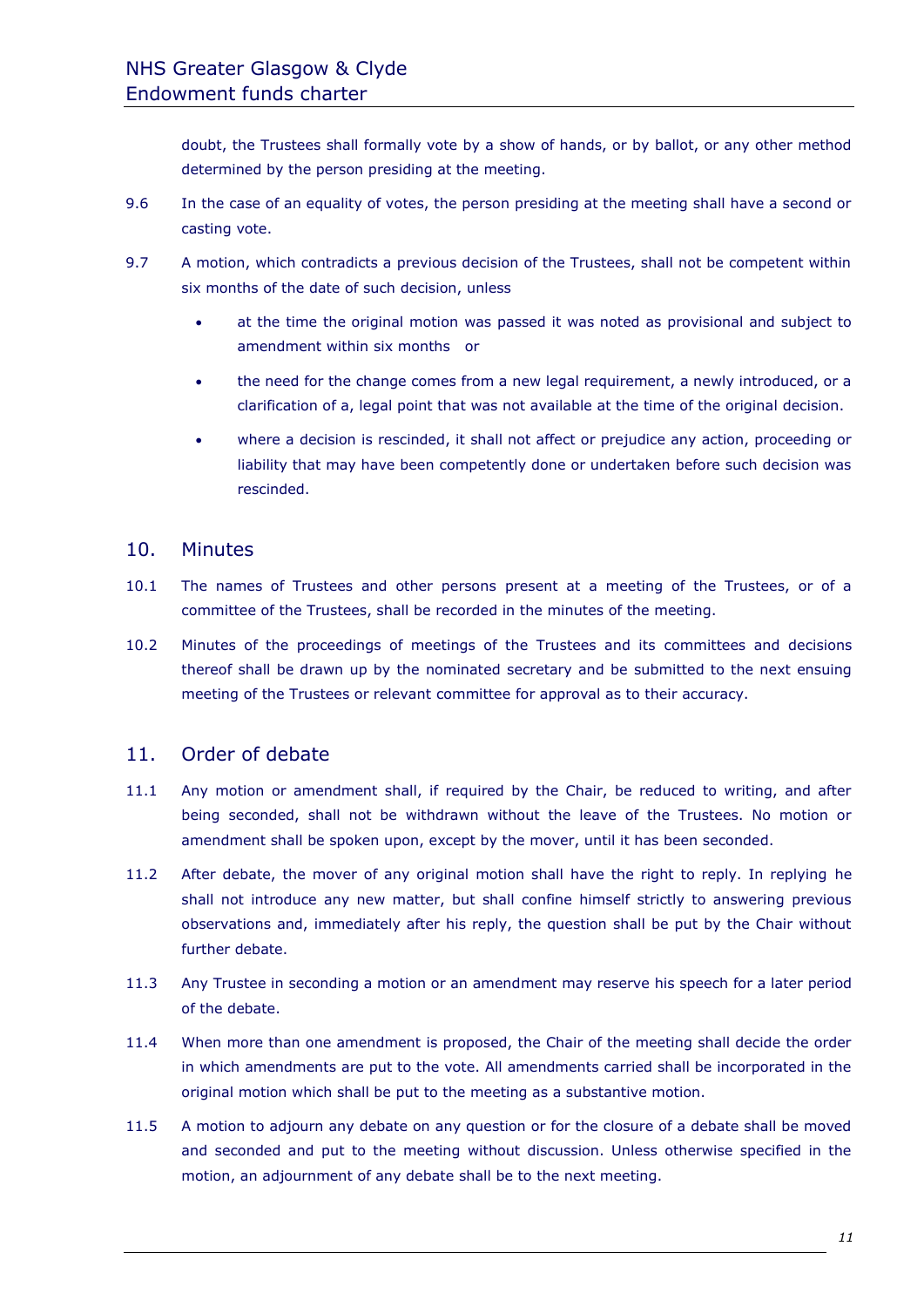#### 12. Adjournment of meetings

12.1 A meeting of the Trustees, or of a committee of the Trustees, may be adjourned by a motion, which shall be moved and seconded and be put to the meeting without discussion. If such a motion is carried, the meeting shall be adjourned until the next scheduled meeting or to such day, time and place as may be specified in the motion.

#### 13. Declaration of interests and register of interests

- 13.1 Trustees shall observe all their obligations under the Charities and Trustee Investment (Scotland) Act 2005. All Trustees must put the interests of the charity before their own personal interests or other duty they may have, or any other person or organisation.
- 13.2 The Trustees shall follow the processes established for members of the board, for compliance with the Ethical Standards in Public Life Act (Scotland) 2000. Any interests registered or declared as a consequence of observing the associated code of conduct, shall be used for the application of these Standing Orders. A separate register of interests shall be maintained for the Trustees from the register maintained for board members.
- 13.3 Any Trustee who has a clear and substantial interest in a matter under consideration by the Trustees or a committee should declare that interest at any meeting where the matter is to be discussed, whether or not that interest is already recorded in the Trustees' register of interests. Such declarations should make clear the interest and whether it is of an either direct or indirect financial nature.
- 13.4 Where such an interest is of a direct or indirect financial nature, the member involved should withdraw from any meeting and not speak, participate in or otherwise seek to influence any decision taken by the Trustees or committee relating to the matter under discussion.
- 13.5 Trustees who are also principals or other employees of bodies which receive funds from the charity (other than the NHS Board) may participate in general discussions and decisions regarding such bodies, but should withdraw and not participate in any discussion or decision which relates principally to the particular institution with which they are associated. The Chair should take particular care to ensure that no possible conflict of interest in this area is allowed to arise.
- 13.6 Where a Trustee has an interest that is not financial but which is relevant to the Trustees' business, that interest should be declared. Where the interest is substantial, the member involved should withdraw from discussions and decisions relating to that interest. Where an interest arises from membership of a public body and is not of a financial nature, full participation in the discussion and decision is permitted.
- 13.7 In all cases, "Trustees' interests" covers also the interests of any related parties, including family members or members of the same household who may be expected to influence, or be influenced by, Trustees.
- 13.8 In all circumstances, Trustees should ask themselves whether members of the public, knowing the facts of the situation, could reasonably conclude that the interest involved might influence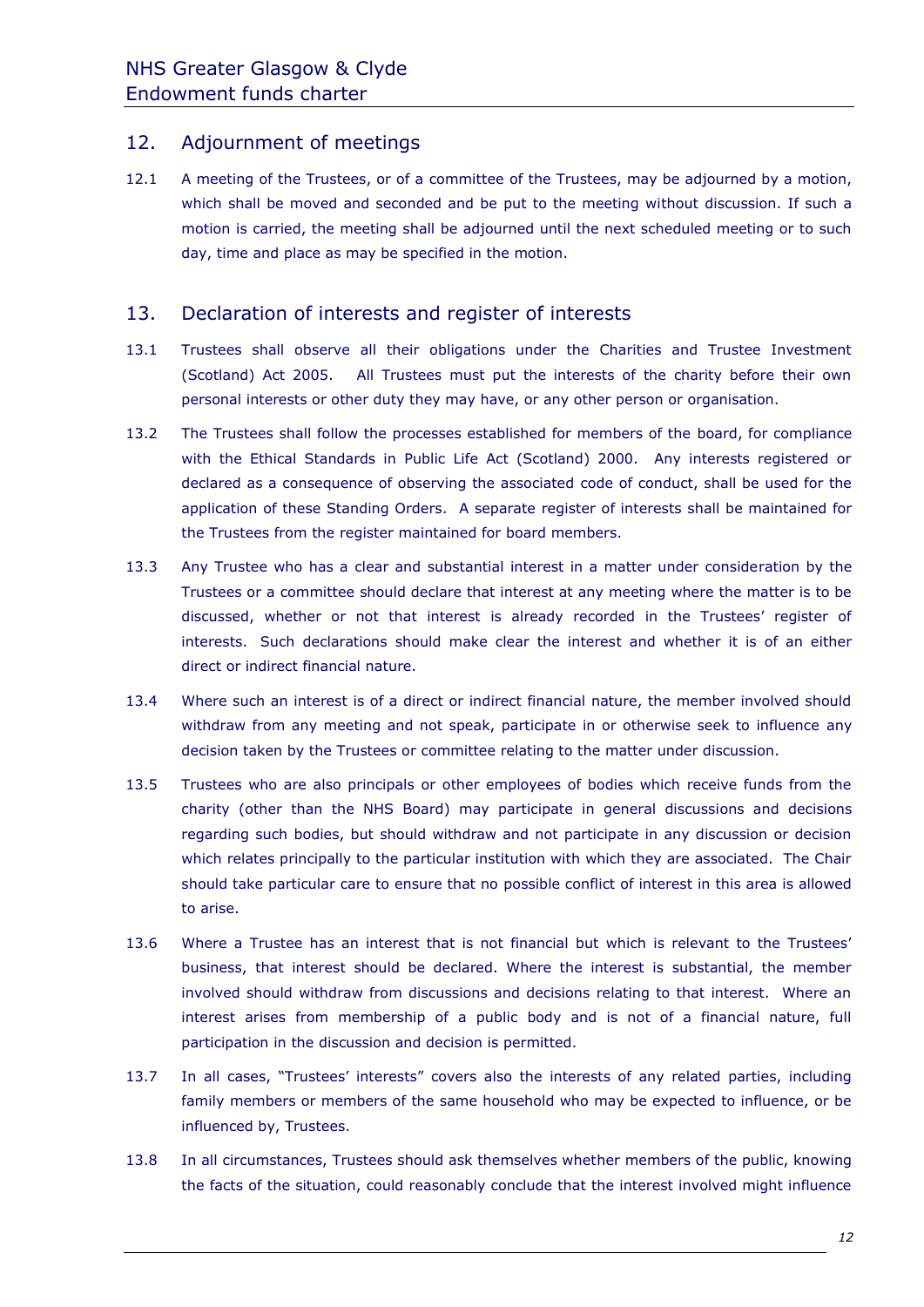the approach taken to the actions of the Trustees. If so, the interest is sufficient to oblige the Trustee to withdraw.

- 13.9 In case of doubt as to whether any interest or matter should be the subject of a notice or declaration under the code, Trustees should err on the side of caution and submit a notice/make a declaration or seek guidance from the nominated secretary as to whether a notice/declaration should be made.
- 13.10 Where the code requires an interest to be registered, or an amendment to be made to an existing interest, this shall be notified to the nominated secretary by giving notice in writing using the standard form available from the nominated secretary within one month of the interest or change arising. The nominated secretary will write to Trustees every year to request them to formally review their declaration.
- 13.11 Persons appointed as Trustees shall have one month to give notice of any registerable interests under the code, or to make a declaration that they have no registerable interest in each relevant category as specified in the standard form to be supplied by the nominated secretary.
- 13.12 The nominated secretary shall be responsible for maintaining the register of interests and for ensuring it is available for public inspection at the principal offices of the charity at all reasonable times.
- 13.13 The register shall include information on:-
	- the date of receipt of every notice;
	- the name of the person who gave the notice which forms the entry in the register;
	- a statement of the information contained in the notice, or a copy of, that notice.
- 13.14 Trustees shall make a declaration of any gifts or hospitality received in their capacity as a Trustee. Such declarations shall be made to the nominated secretary, and they shall be made available for public inspection at all reasonable times at the principal offices of the board.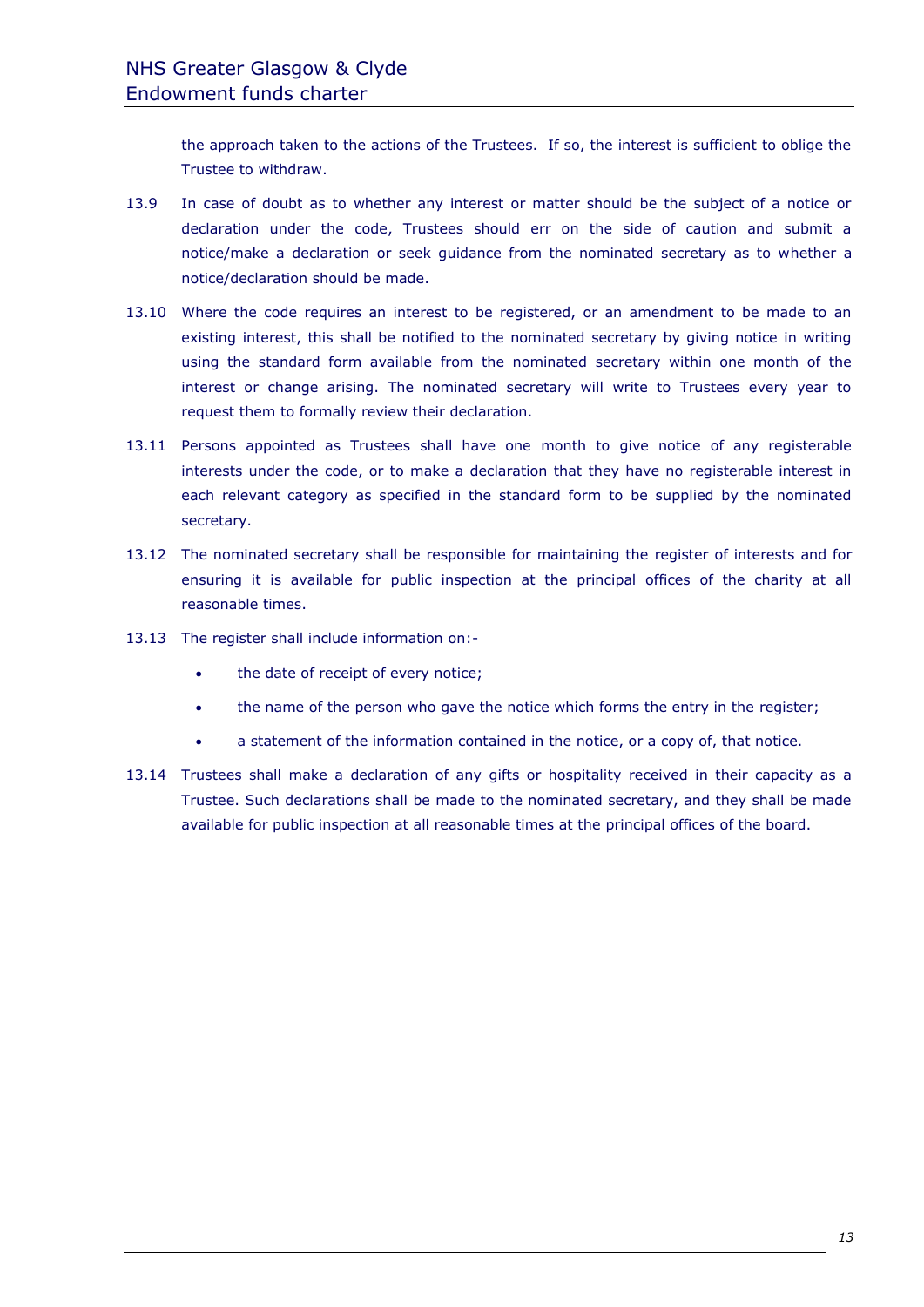#### 14. Suspension of Trustees

14.1 Any Trustee who disregards the authority of the Chair, obstructs the meeting, or their conduct is considered offensive shall be suspended for the remainder of the meeting, if a motion (which shall be determined without discussion) for the suspension is carried. Any person so suspended shall leave the meeting immediately and shall not return without the consent of the meeting. If a person so suspended refuses, when required by the Chair, to leave the meeting, they may immediately be removed from the meeting by any person authorised by the Chair so to do.

#### 15. Admission of public and press

15.1 Meetings of the Trustees shall not be open to the public and press unless the Trustees decide otherwise in respect of a particular meeting.

#### 16. Committees

- 16.1 The Trustees shall appoint such committees and sub-committees as they think fit to uphold the charter and discharge their responsibilities. The Trustees shall approve the terms of reference of any such committee or sub-committee.
- 16.2 Any Trustee may deputise for another Trustee at any meeting.
- 16.3 Committee chairs and vice-chairs shall be appointed by the Trustees on the recommendation of the Chair of the Trustees.
- 16.4 The Chair of a committee may call a meeting of that Committee any time and shall call a meeting when requested to do so by the Trustees.
- 16.5 The foregoing standing orders, so far as applicable, and so far as not hereby modified, shall be the rules and regulations for the proceedings of formally constituted committees and subcommittees, subject always to the following additional provisions:-
	- a quorum for a committee or sub-committee shall in no case be less than two Trustees who are also non-executive members of the board. The requirement for a quorum to be present, as described in paragraph 9.1, shall apply to committee and subcommittee meetings, except that the Chair shall wait no longer than 30 minutes from the announced starting time for a quorum to be reached.
	- In the event of a committee meeting not proceeding due to its quorum not being reached, the committee Chair shall record the circumstances and formally report this to the next meeting of the Trustees. In the case of a sub-committee, the report shall be provided to its parent committee.
	- If the absence of the Chair of the committee or sub-committee has contributed to quorum not being achieved, then another non-executive member of the committee or sub-committee (who was present) should prepare the report. The relevant executive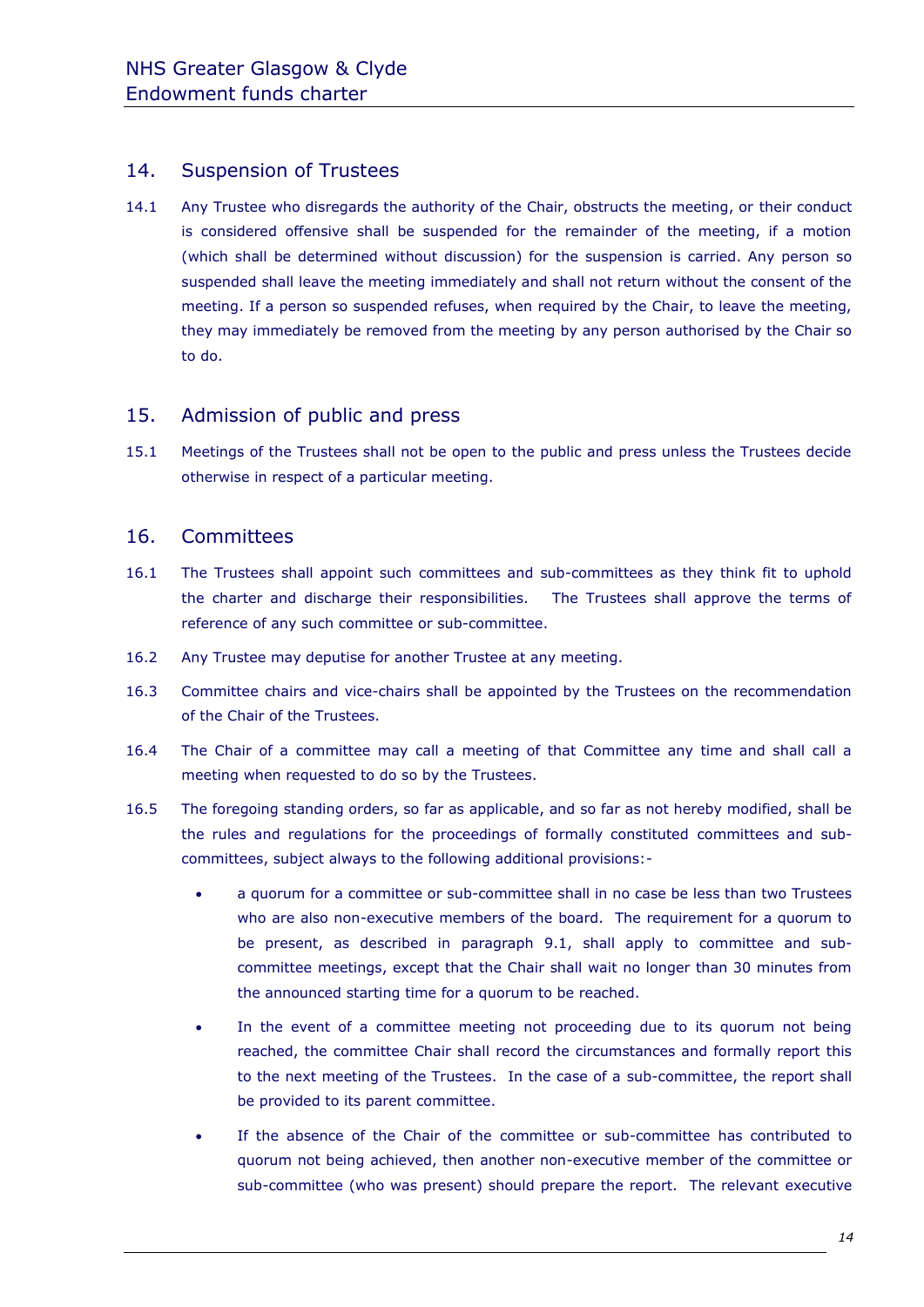director of the board should prepare the report if there were no non-executive members present.

- All Trustees shall have the right to attend all committees except where the terms of reference of such committees do not permit this.
- Meetings of committees and sub-committees shall not be open to the public and press unless the Trustees decide otherwise in respect of a particular committee or a particular meeting of a committee. However, all papers and minutes should be drafted on the presumption that they will become immediately accessible to the public under the Freedom of Information (Scotland) Act 2002 and the designation as "Reserved Business" of any reports or minutes that are felt by the responsible director to be confidential must be justified in respect of a specific exemption under the act.
- Committees of the Trustees and their chairs can be appointed at any meeting of the Trustees. Vacancies in the membership of committees shall be filled, so far as practicable, by the Trustees at the next scheduled meeting following a vacancy occurring.
- Committees of the Trustees may appoint sub-committees and chairs thereof as may be considered necessary.
- Minutes of the proceedings of committees shall be drawn up by the nominated secretary and submitted to the Trustees at the first scheduled meeting held not less than seven days after the meeting of the committee for the purpose of advising the Trustees of decisions taken.
- Minutes of meetings of sub-committees shall be submitted to their parent committee at the first scheduled meeting of the parent committee held not less than seven days after the meeting of the sub-committee for the purpose of advising the committee of decisions taken.
- A committee, or sub-committee may, notwithstanding that a matter is delegated to it, direct that a decision shall be submitted by way of recommendation to the trustees or parent committee for approval.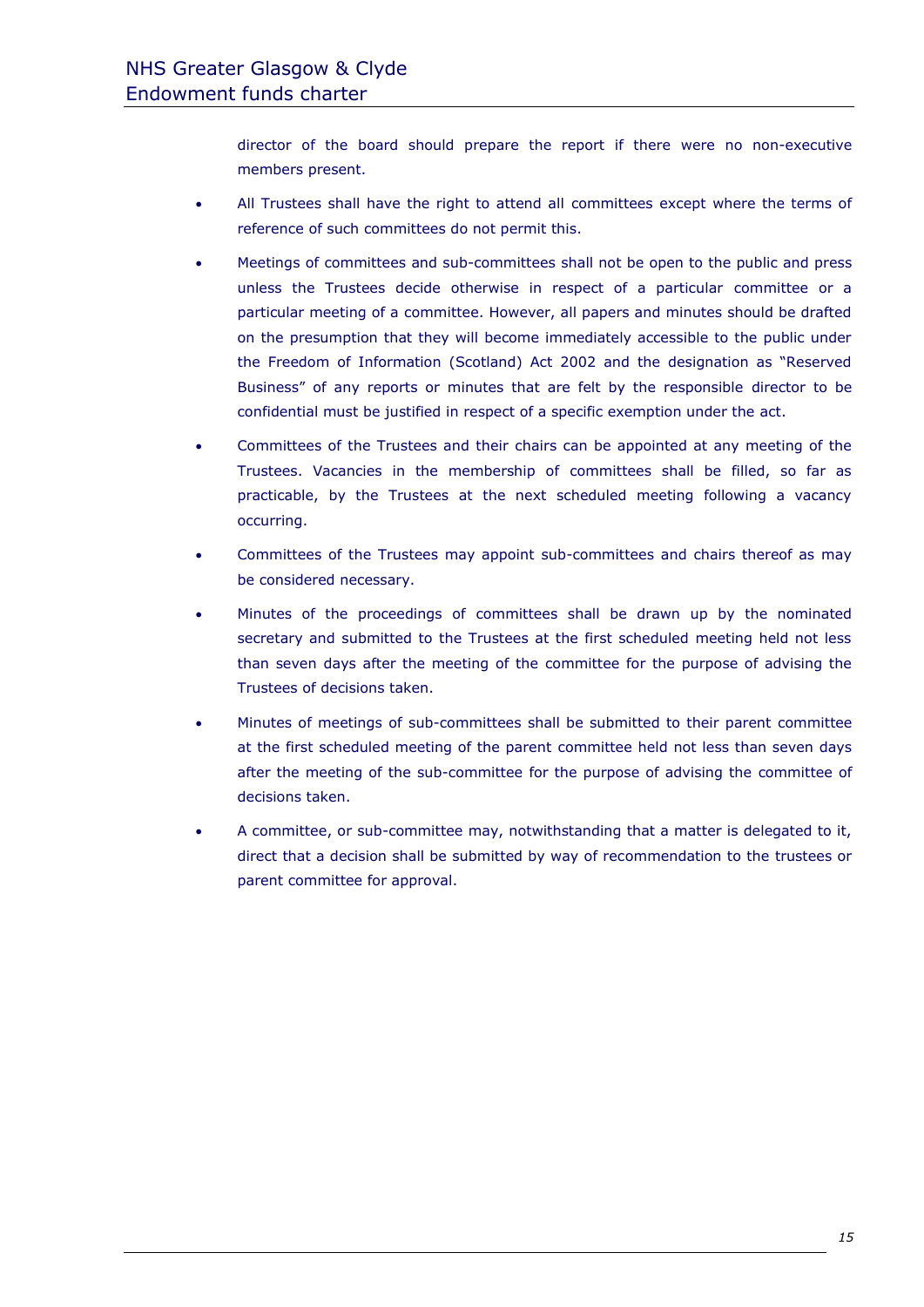## Appendix A2

#### **Terms of reference for the board endowment fund sub committee**

#### The remit of the board endowment fund sub-committee is:

To review proposals and make recommendations to the Trustees with respect to:

- expenditure policy;
- donations policy;
- the annual budget for the general fund;
- the investment strategy including policy on investment risks;
- the appointment of investment managers
- the opening of bank accounts;
- the appointment of auditors;
- reserves policy;
- any operating policy or procedure to support good governance and internal control of the charity; and
- any matter that may assist the Trustees in discharging their duties.

In support of the above the committee shall:

- receive quarterly reports from the investment managers, and review performance of the portfolio against relevant benchmarks and investment objectives;
- receive quarterly reports on fund income and expenditure against the approved annual budget;
- receive a report on any individual donations received in excess of  $£10,000$ .
- consider the annual accounts and any audit findings in detail before recommending approval of the accounts to the Trustees;
- receive, at least twice annually, a full list of all the funds under stewardship.

The committee also has delegated authority to:

- interpret the agreed policies and procedures, and decide how they are to be applied for any given issue. If the issue discussed cannot be resolved within the terms of existing policies and procedures, the issue must be referred to the Trustees;
- approve applications for single non recurring items not specifically covered by the approved annual general fund budget;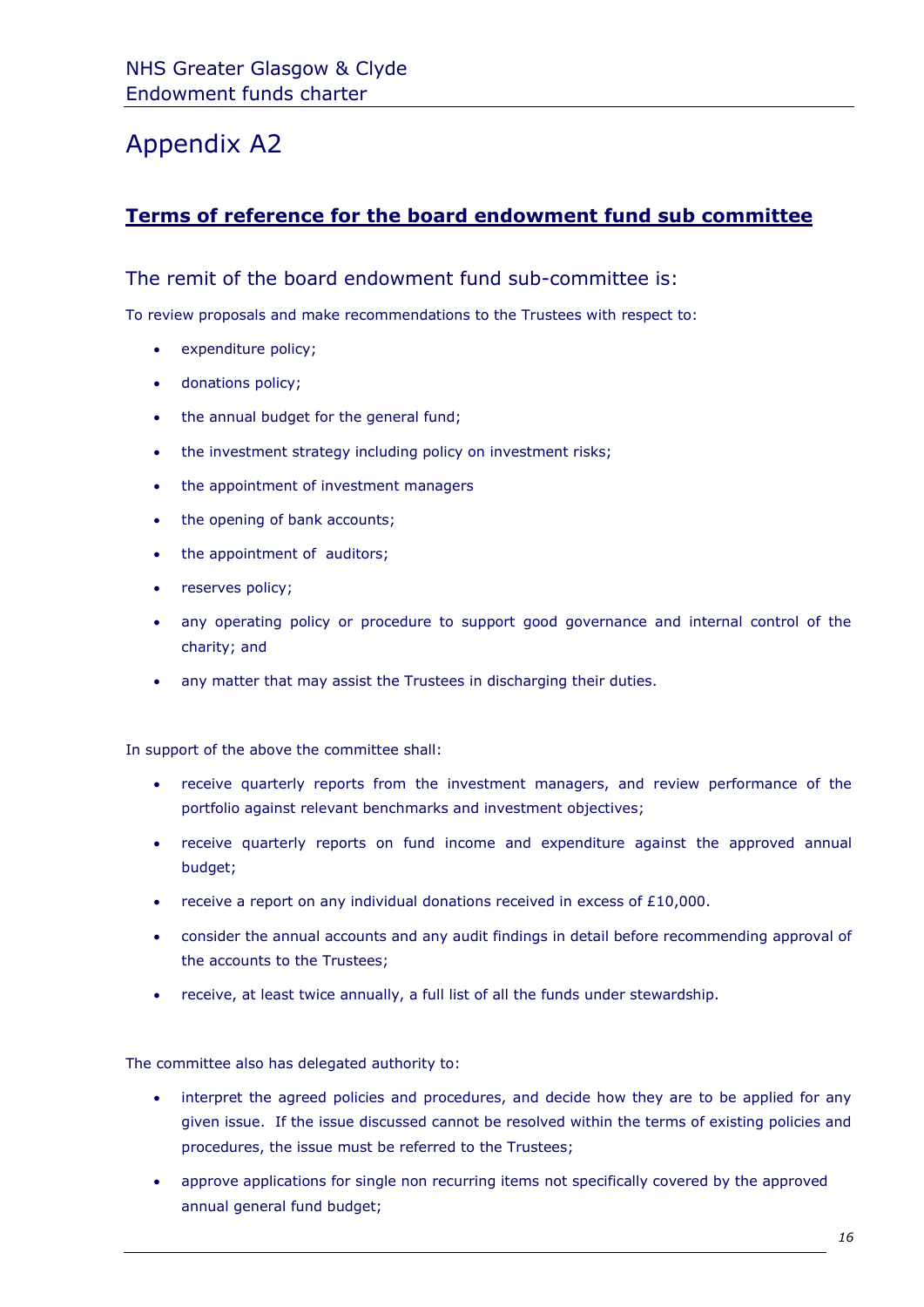- accept on behalf of the Trustees any bequests or legacies;
- investigate any activity within its terms of reference. It is authorised to seek any information it requires from any Board employee, and all employees are directed to co-operate with any request made by the Committee;
- obtain outside legal or other independent professional advice, and to secure the attendance of outsiders with relevant experience and expertise, if it considers this necessary.

#### Membership:

The Trustees shall appoint 7 Trustees to be members of this committee. The members' term of office shall be established at their appointment.

All Trustees have the right to attend committee meetings, and have access to the papers.

The Chair of the endowment fund shall also be the chair of the endowment sub-committee unless an alternative arrangement is agreed by the Trustees.

The members of the endowment sub-committee will nominate a person to provide secretarial services. This may be as part of the management and administrative services provided by the board.

Other individuals, such as employees of the board, shall be invited to attend as business requires.

#### Frequency of meetings:

Meetings of the Committee shall be held at such intervals as the committee may determine in order to conduct its business. In any event, meetings shall normally be held four times a year.

#### Quorum:

The Committee shall not be regarded to meet, and no business shall be conducted or minutes taken, unless there are 4 Trustees present, 2 of whom must be non-executive members of the board.

#### Reporting arrangements:

The Committee will report to the Trustees by means of submission of minutes to the next available Trustees' meeting.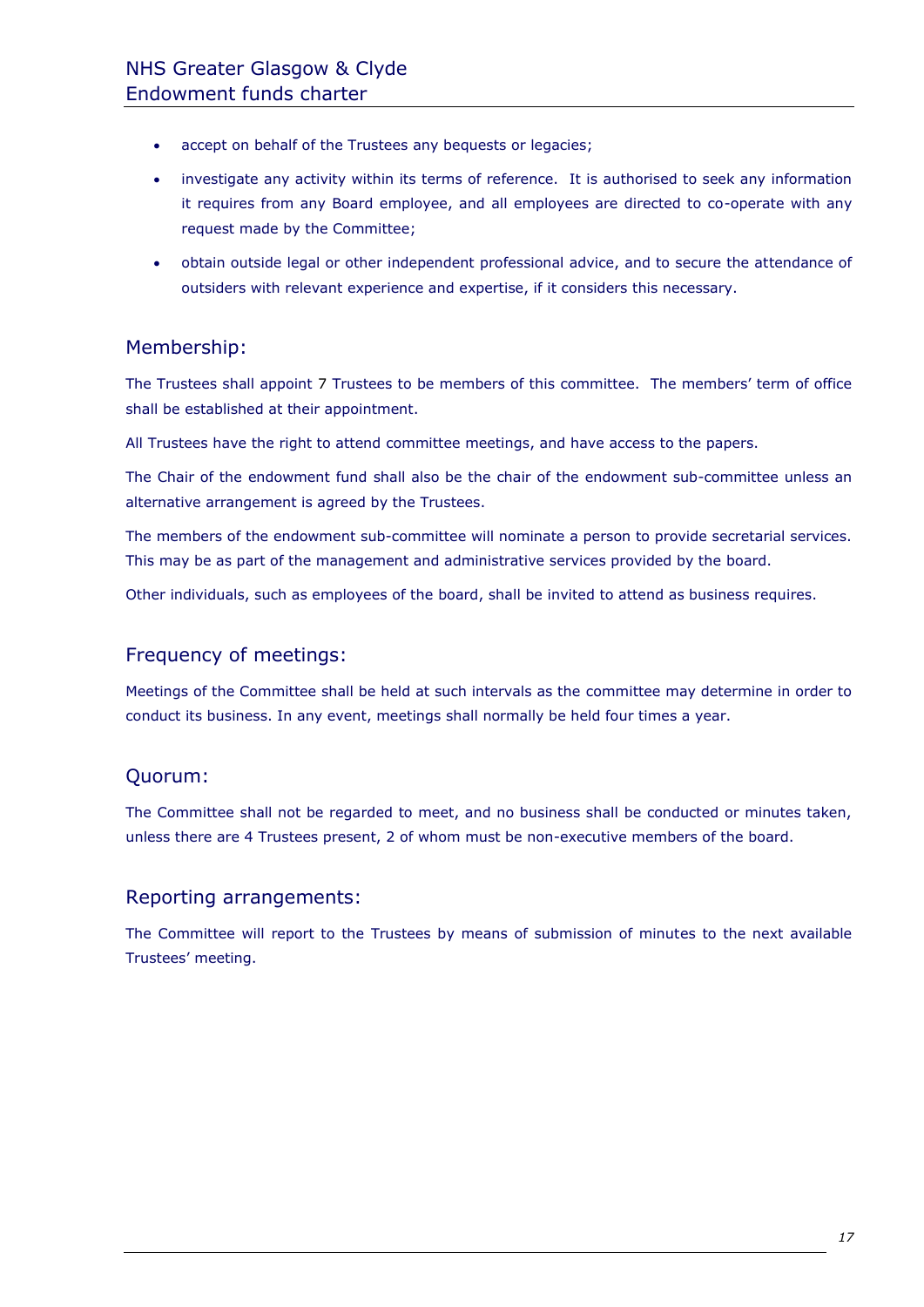# Appendix A3

#### **Policy on acceptance of donations**

Trustees should recognise that the acceptance of donations is an extremely sensitive area. It is essential that, when accepting donations, consideration is given to the charity's ability to fulfil the wishes of the donor as well as any potential impact on the charity's reputation.

#### Acceptable Donations

The following donations are considered acceptable provided they are in keeping with the objectives of the board endowment fund.

- from patients, relatives or visitors of patients
- from charitable organisations
- from members of the general public
- from employees
- from local authorities
- from the local business community
- from special fundraising activities approved by the Trustees

#### Unacceptable Donations

The following donations are considered unacceptable.

- From organisations where any association could bring the NHS into disrepute, including any organisations which would be excluded for investment as per the Ethical Investment Policy.-
- From any organisation which may seek to gain publicity or use the fact of a donation in any advertising campaign that is not consistent with the aims and values of the NHS endowment fund.
- Any donation where it would appear that the NHS is endorsing or promoting any particular medicinal or other product.

The Trustees will not accept donations where to do so would, in its considered opinion:

- compromise its status as a charity.
- limit freedom of enquiry.
- create unacceptable conflicts of interest.
- cause adverse damage to the Board's reputation (including deterring significant numbers of beneficiaries or other donors).
- cause financial loss or any other damage to the Endowment Funds or Health Board.
- be directly in contradiction of the Health Board's mission, objectives and values.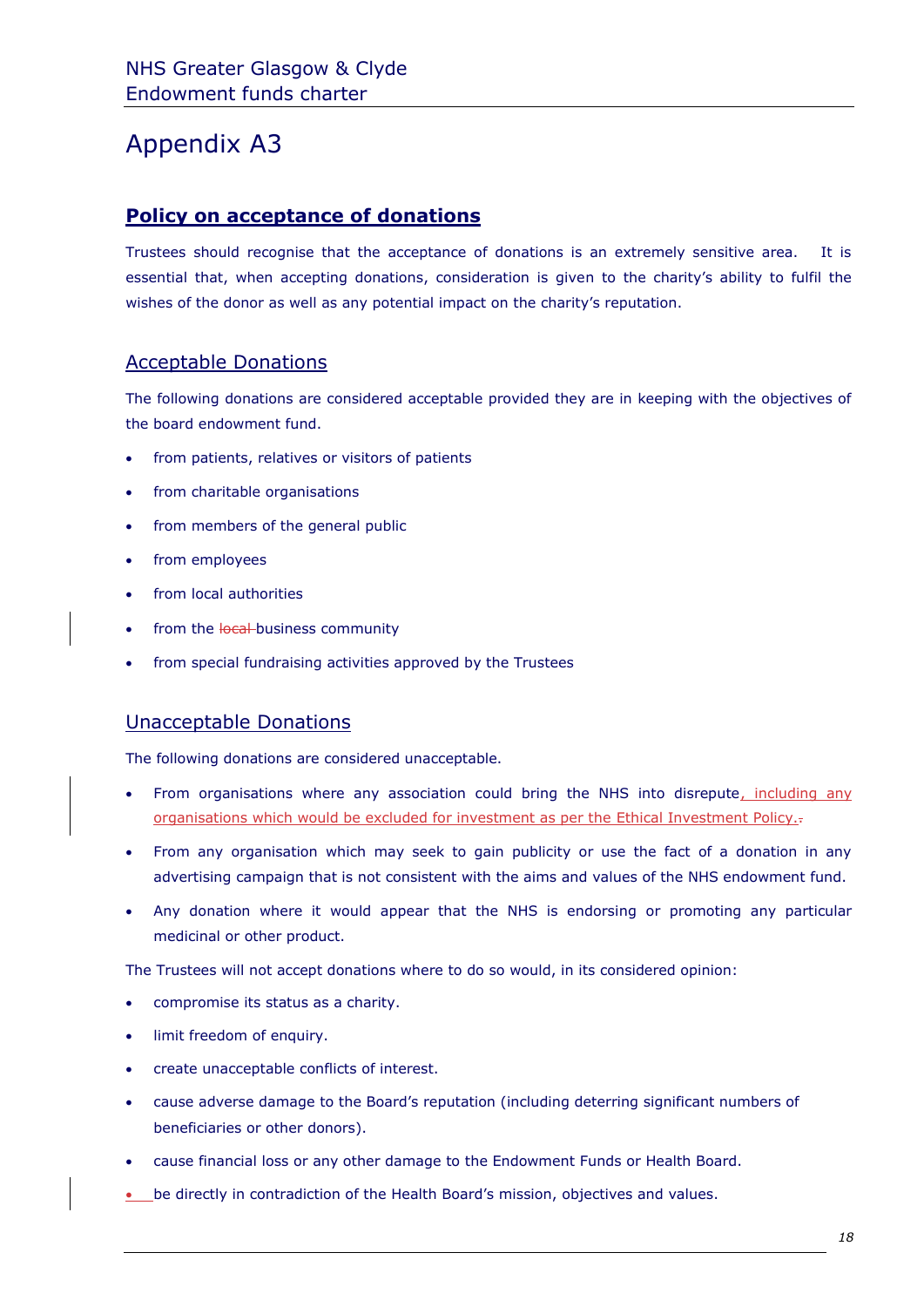#### NHS Greater Glasgow & Clyde Endowment funds charter

#### Due Diligence

Great care will be taken by the Trustees in deciding whether to accept or refuse a donation where:

- an offer of support is itself dependent upon the Charity first spending its own money or resources in order to facilitate the execution of the original offer of support, as this might be placing the Charity's assets under undue and inappropriate risk.
- the support, whilst reflecting the Charity's objectives, is impractical for instance because the Endowment Funds do not have the resources with which to maintain the running costs associated with it.
- the support consists of goods, services, products or property which the Board cannot lawfully use, convert, exchange or sell in direct support of its charitable objectives.
- the offer is dependent upon the satisfaction of conditions by the Board or Trustees which are contrary to the Board and Trustee's values and objectives, or unreasonable in relation to the nature of the donation.
- conditions tie the donation to a specific activity and the activity itself is not within the objectives or strategy of the Board.

The Trustees will undertake all reasonable research on donation pledges to ensure that it is aware of the ultimate source of funding for each gift and to satisfy itself that the funds do not derive, directly or indirectly, from activity that was or is illegal or which runs counter to the provisions of this policy. This research will also include checks to determine whether the individual or organisation offering the donation in fact has the funds to do so. This research will involve appropriate searches of web and other resources and databases, and the results will be recorded on the Board's own information systems.

The test of compliance with this policy must be undertaken prior to solicitation wherever possible rather than at the point of acceptance. An unsolicited bequest would be an example of an exception to this general approach.

Potential gifts which may raise issues in terms of their acceptability under this policy or which may give rise to significant public interest or attract adverse comment will be drawn to the attention of the Assistant Director of Finance – Financial Services, Capital & Payroll at the earliest possible stage.

The Assistant Director of Finance will be provided with full information of the purpose and background to the potential donation and shall determine how to proceed in consultation with the Chair of the Endowments Committee. This may involve referral of the matter to Endowments Committee, and particularly so where there is any doubt or room for contention.

In undertaking due diligence to assess the acceptability of a potential gift the Trustees will have regard to the rights of prospective donors and will seek to distinguish between rumour or speculation and matters of confirmed fact or legal finding.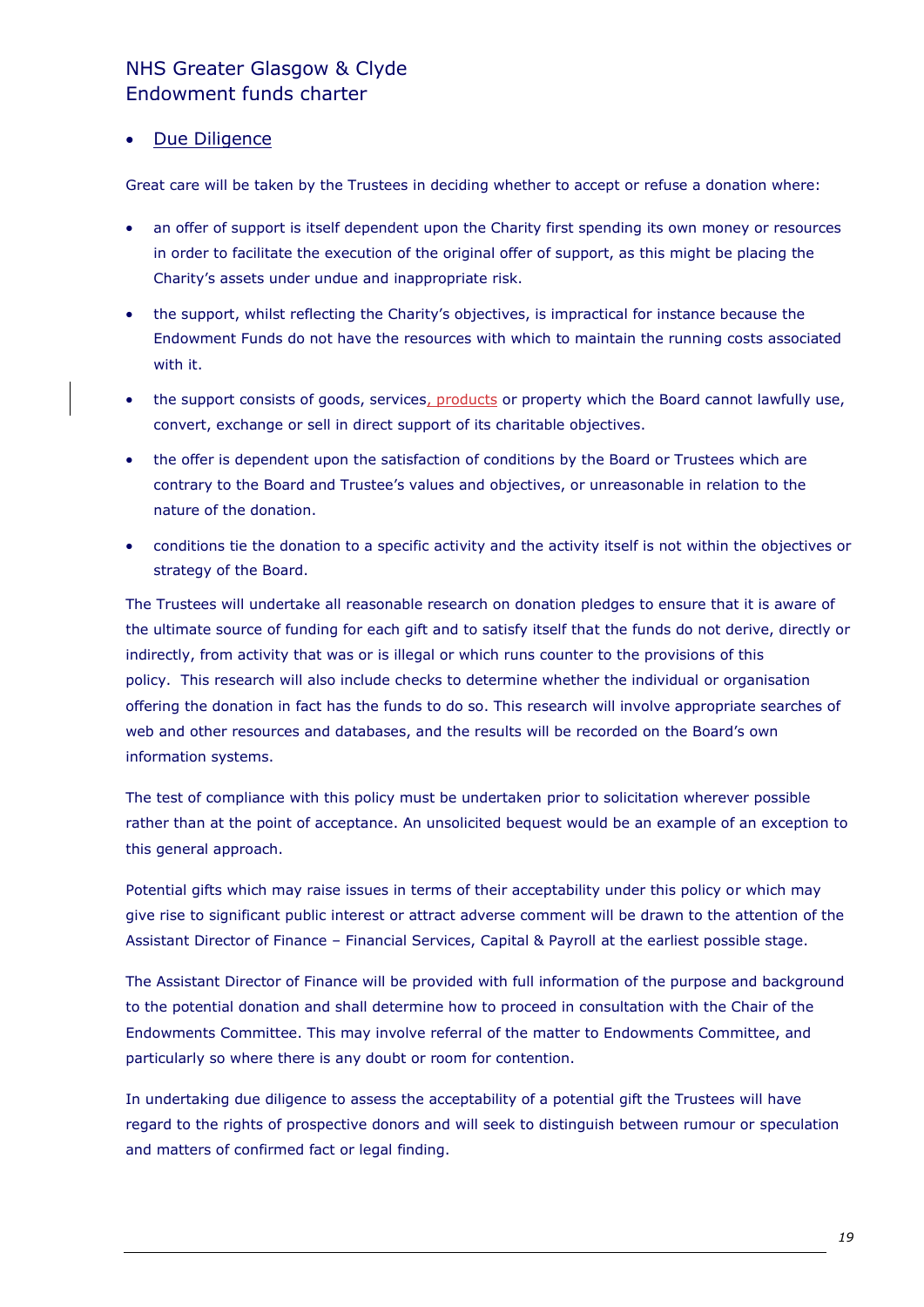#### **Guidance**

The following guidance on donations is given.

- Consideration must be given to donations from existing or future suppliers to the NHS. Such donations may be acceptable but it should be made clear that any such arrangements are completely separate from normal commercial transactions.
- Special attention should be given to donations from patients or relatives. In particular nothing should be done which might appear to either put pressure on or offer inducements to patients or their relatives to contribute.
- Donations should not be accepted from a commercial organisation during any tender negotiating process.
- Donors should be encouraged to donate funds on as general a basis as possible in order to maximise the flexibility and the benefit that can be derived from their deployment.
- There needs to be appropriate consideration as to whether any specific wishes of the donor are consistent with the charitable purposes of the fund or are for a purpose which the Trustees are likely to support or are for a board service or facility which the board is likely to be able to deliver
- Members of the endowment sub-committee are required to decide on the acceptance of bequests and legacies taking into account the above guidance.
- If the Trustees deem a donation to be unacceptable, it will be returned to the donor.

The revenue implications on receiving any bequest or legacy should also be considered by the sub committee. Where there are ongoing revenue implications for example in maintaining an item of medical equipment then this should be discussed with the appropriate Head of Finance prior to accepting the bequest or legacy.